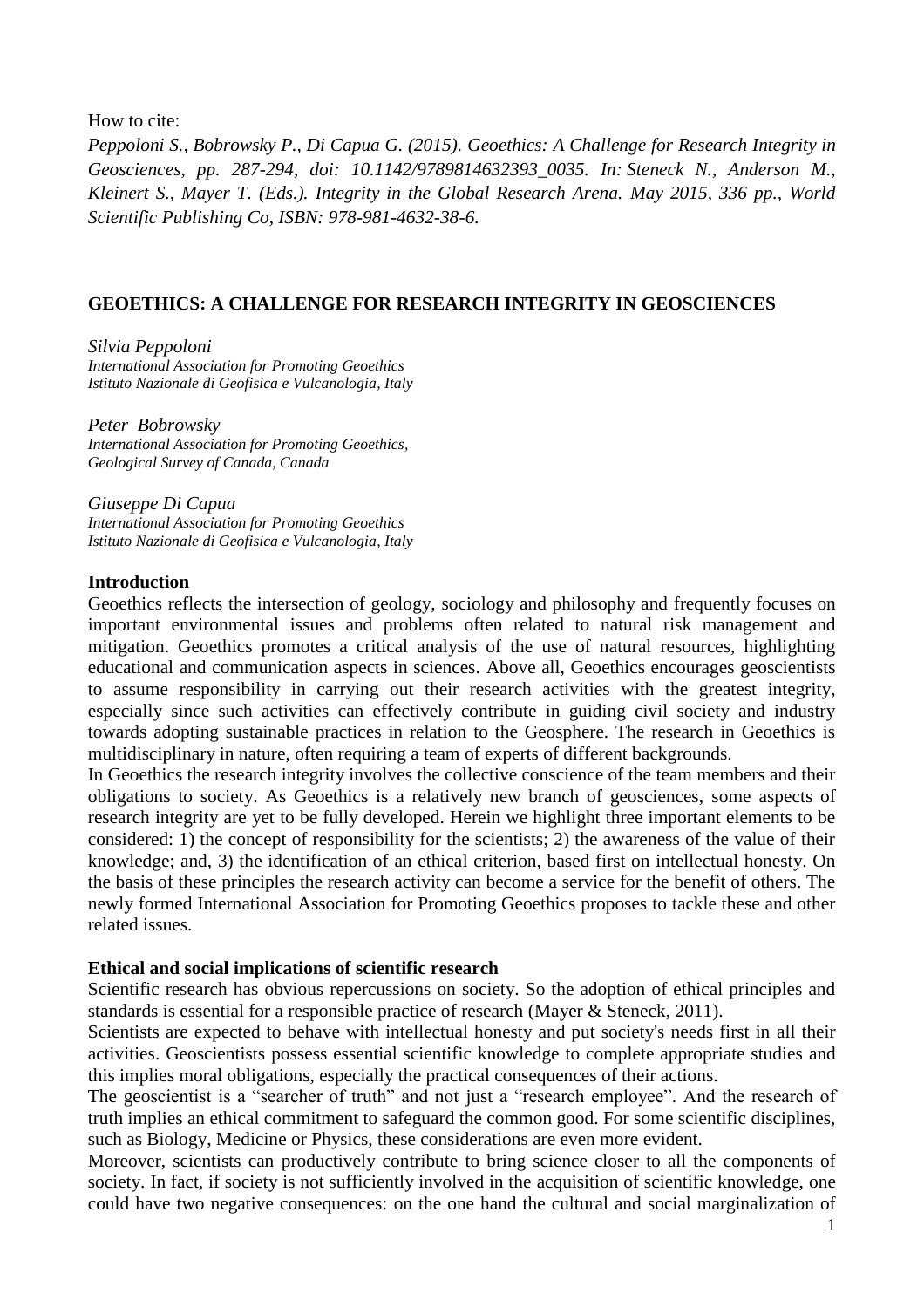scientists, with a loss of sense of their role, on the other the tendency of people to embrace preconceived ideas in non-critical ways, with ideas sometimes provided by the media, possibly incorrect, potentially resulting in loss of good sense or in irrational behavior.

Thus, scientists have an ethical responsibility towards citizens and the scientific community to which they belong. It includes:

- Making data and results of their research public, easily accessible and user friendly;
- Transferring advanced knowledge to industry and authorities;
- Participating in the realization of educational campaigns for the population, paying attention to scientific communication, simplifying concepts, without making them banal;
- Collaborating in the training of skills for technicians and professionals;
- Assuring their own ongoing professional training;
- Developing their research, without over confidence in their own results, verifying the sources of information and the adherence of results to observations;
- Accepting a fair debate with various hypotheses and theories that may disagree;
- Assessing the uncertainties and errors of the results of their studies.

All these considerations are relevant to the Earth Sciences. Earth scientists study the entire Planet Earth, all of its processes and phenomena and the links between these and human activities. Such scientists aim to understand the natural world in order to understand the variables that influence processes and predict the effects of those phenomena involved in its dynamics, with the goal to improve people's lives and "protect" the Planet. The ethical and social implications are evident, so Geoethics is necessary to change one's approach to the Geosphere: without an ethical approach, Earth Sciences run the risk of becoming a body of conventional knowledge, not oriented towards the common good and human progress (Peppoloni & Di Capua, 2012; Pievani, 2012).

## **What is Geoethics**

Geoethics consists of research and reflection on those values upon which one bases appropriate behavior and practices in situations where human activities intersect the Geosphere. Geoethics deals with the ethical, social and cultural implications of using Earth sciences for societal benefits. It is thus a meeting point of Geology, Sociology and Philosophy (Peppoloni & Di Capua, 2012).

But above all, Geoethics represents an opportunity for geoscientists to become more conscious of their social role and responsibilities in conducting their research and in increasing the awareness of society regarding problems related to natural resources and environment. Moreover, Geoethics:

- Provides references and guidelines for finding solutions to environmental problems compatible with a respect for Nature;
- Encourages a critical analysis in the use and management of natural resources, promoting their eco-friendly development;
- Deals with problems related to the management, communication, education and mitigation of natural risks, fostering the proper and correct dissemination of the results of scientific studies and information on the risks.

From this perspective, the socio-cultural role played by geoscientists is essential. Through their research, they can promote a culture, sensitive to the environment and a more constructive relationship between the scientific community, mass media, civil society and policy-makers. Geoscientists can educate people that natural resources and the environment constitute a common heritage, which should be considered for its scientific, cultural and educational value, as well as a social capital. But what does the responsibility of geoscientists comprise? Are geoscientists well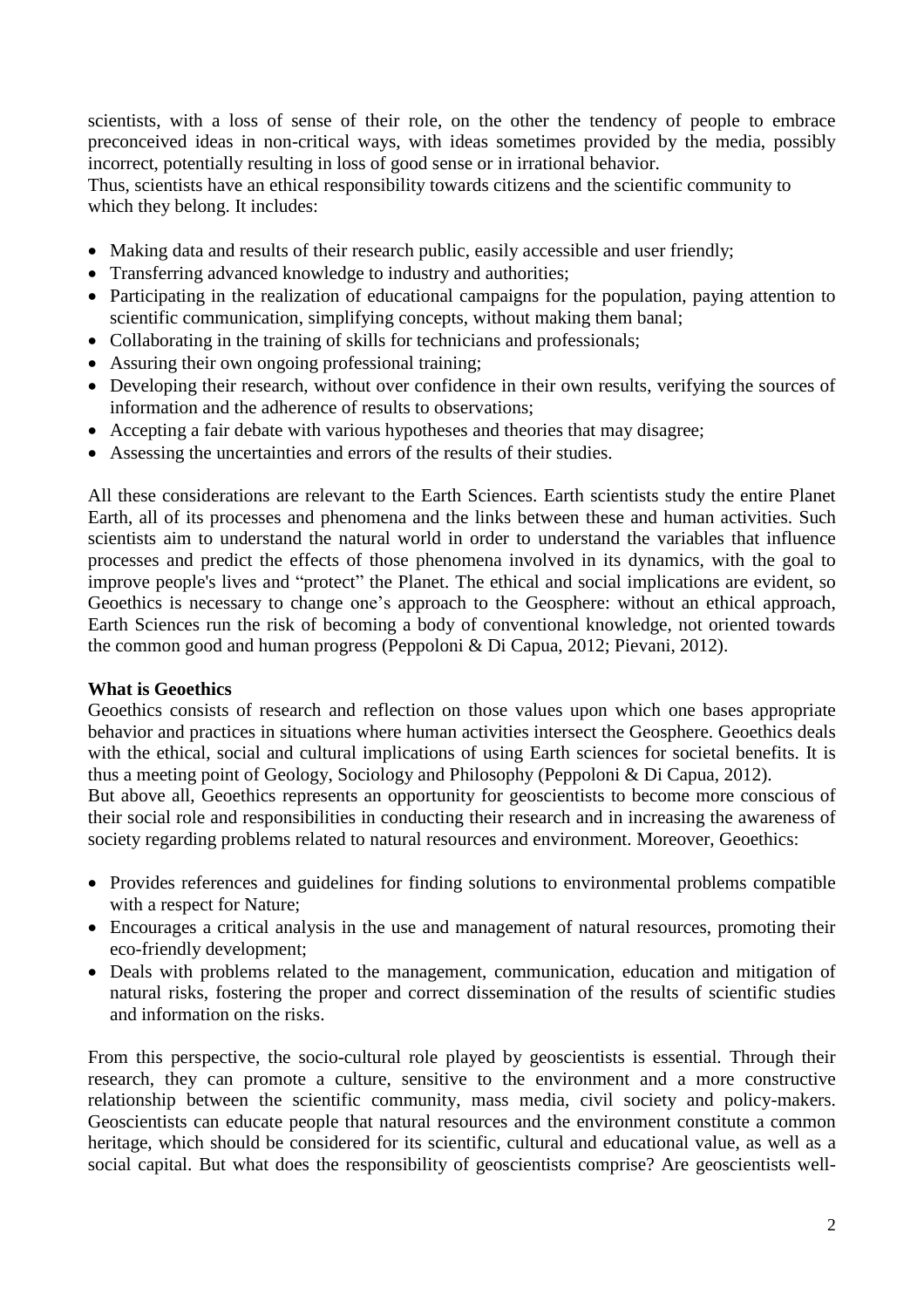equipped to undertake this responsibility? And what motivations are needed to push geoscientists to conduct their research in an ethical way?

## **The responsibility of geoscientists**

It is important to distinguish between an individual responsibility and a social responsibility (Peppoloni & Di Capua, 2012). The first is fundamental for any social actions. The Noble Prize in Physics recipient Werner Karl Heisenberg (1901 – 1976) considered the natural sciences not only as a tool to describe and interpret Nature, but also an opportunity for scientists to understand themselves. So, geoscientists, through their research, have the possibility to know not only the truth of natural phenomena, but also the truth about themselves (Heisenberg, 1958). The research can offer them a way to understand their own integrity and the relationship that links them, as scientists who act, to their own actions. Respect for truth and intellectual honesty gives sense to their studies. On these bases their actions can become an effective benefit for society, and as a result a social responsibility arises.

Geoscientists are an active and responsible part of society, at the service of the common good. Their social responsibility consists of:

- guaranteeing skills and training;
- working to the best of their possibilities honestly and ethically;
- sharing data and the obtained results of their research with other colleagues, in order to verify the accuracy of the analyses;
- paying attention to the correct communication of these results to the public;
- nourishing the pleasure of "a job well done".

In particular, comparing and sharing the results of research should not be seen as a threat, but rather as a guarantee of quality and an incentive for improvement.

## **An ethical criterion for the geoscientist**

The ethical criterion that must guide scientists should be rooted in their individual sphere, that is, the source of any action even if it occurs within their social sphere. On this basis their research activity can become a true service for others (Peppoloni & Di Capua, 2012). The ethical criterion for a scientist should be that intellectual honesty is the main requirement. This includes:

- Respect for the truth as we look for our own ideas and for other's ideas;
- Recognition of the value of others;
- A spirit of collaboration and reciprocity;
- Identification of a common goal, despite the diversity of views;
- Responsibility derived from our technical-cultural expertise;
- Being opened to criticism and ready to question one's own certainties;
- Reflection on the mutuality of knowledge and roles;
- Awareness that conveying scientific knowledge to others is valuable.

How can geoscientists, and especially the younger practitioners, be best assisted in their acquisition of a clear and binding awareness regarding their ethical responsibility in geosciences? The Italian Commission on Geoethics tried to answer the question with the proposal for adoption of a Hippocratic-like oath for geoscientists (Matteucci et al., 2012). A first proposal for this "oath" was presented on August 2012 in Brisbane, during the  $34<sup>th</sup>$  International Geological Congress. It calls upon geoscientists to recognize values to be considered when conducting research activities, such as Geosphere protection, sustainability, social benefit; to include a proper use of scientific results, to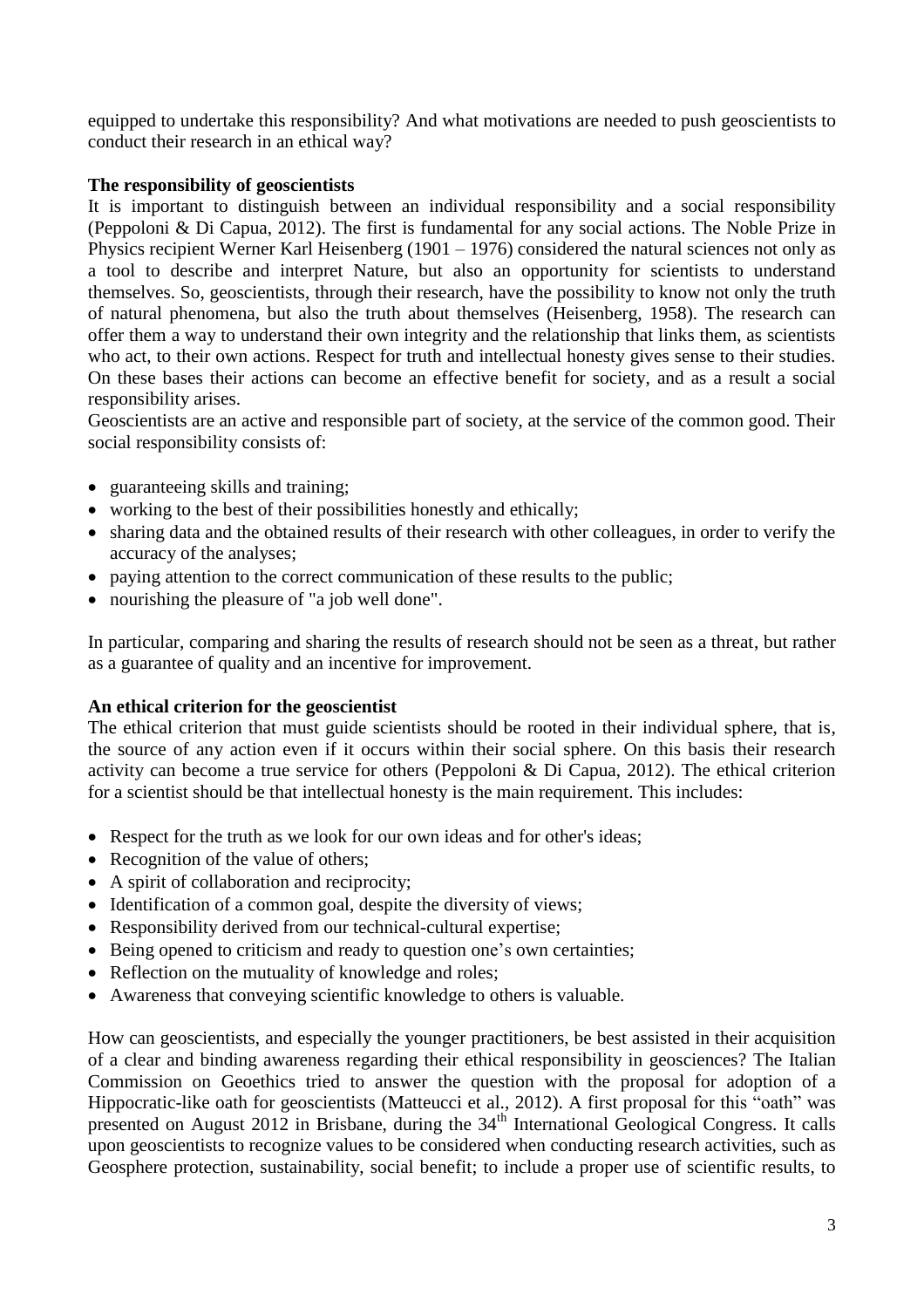improve both knowledge and work honestly, as well as being aware of the limits of geoscientists' capabilities and possibilities.

What is the significance of an ethical obligation? In the context of a publicly growing demand for ethical behavior by those who, for whatever reason, have the possibility to intervene within the public domain and to act on behalf of the public weal, the explicit acceptance of the ethical responsibility by geoscientists can have the following effects:

- Favoring explicit awareness of their social role, expertise and contribution, to strengthen their sense of belonging to a professional community;
- Fostering the awareness of geoscientists of the expectations of citizens and society;
- Stimulating the cultural growth at the individual and community levels, the exploitation of research and the implementation of scientific and professional skills;
- Assuming the commitment for the cultural lifelong increase as an ethical duty.

## **The IAPG - International Association for Promoting Geoethics**

Starting from the consideration that the guarantee for integrity of research depends on comparisons with others, the sharing of scientific results and considering that both these conditions need occasions for debate, in 2012 the IAPG (http://www.geoethics.org) was founded and recently obtained affiliation to the IUGS – International Union of Geological Sciences. The IAPG is an international, scientific, multidisciplinary platform, borne with the goal of widening the debate on problems of Ethics as applied to Geosciences research it is a forum for reflections on Geoscientists' skills, the quality of their work and the contribution that their studies can provide to the healthy progress of humanity. The IAPG aims to promote Geoethics values and principles through international cooperation, encouraging the involvement and debate of geoscientists, especially those belonging to less developed countries, and assuring a good coordination among these nations. The IAPG intends to foster the dissemination of Geoethics through a dedicated website, the publication of scientific papers, the organization of meetings and sessions/symposia on Geoethics within national and international geoscientific events.

## **Conclusions**

Geoethics can increase the awareness of the value of research in geosciences as a way to contribute to the progress of mankind and thus highlight the necessity to respect some fundamental principles in conducting scientific activities.

According to the Singapore statement on research integrity (2010), principles such as honesty, accountability, professional courtesy and fairness as well as good stewardship have become the pillars in conducting scientific research in order to guarantee the respect for other's work and the truth of science. It is the responsibility of scientists to ensure the integrity and trustworthiness of their research, the adherence to regulations, the correct use of methods, avoiding conflicts of interest, and to pay particular attention to public communication.

### **References**

Heisenberg, W., 1958. Physics and Philosophy, 206. New York: Harper and Brothers.

- Matteucci R., Gosso G., Peppoloni S., Piacente S., Wasowski J., 2014. The "Geoethical Promise": A Proposal. Episodes, 37(3), 3, 190-191.
- Mayer T. & Steneck N. (eds.), 2011. Promoting Research Integrity in a Global Environment. pp 317-328, Singapore: Imperial College Press / World Scientific Publishing, Singapore.
- Peppoloni S. & Di Capua G. (eds.), 2012. Geoethics and geological culture: Awareness, responsibility and challenges. Annals of Geophysics, 55(3), 335-341.
- Pievani T., 2012. Geoethics and philosophy of Earth sciences: The role of geophysical factors in human evolution. Annals of Geophysics, 55(3), 349-353.